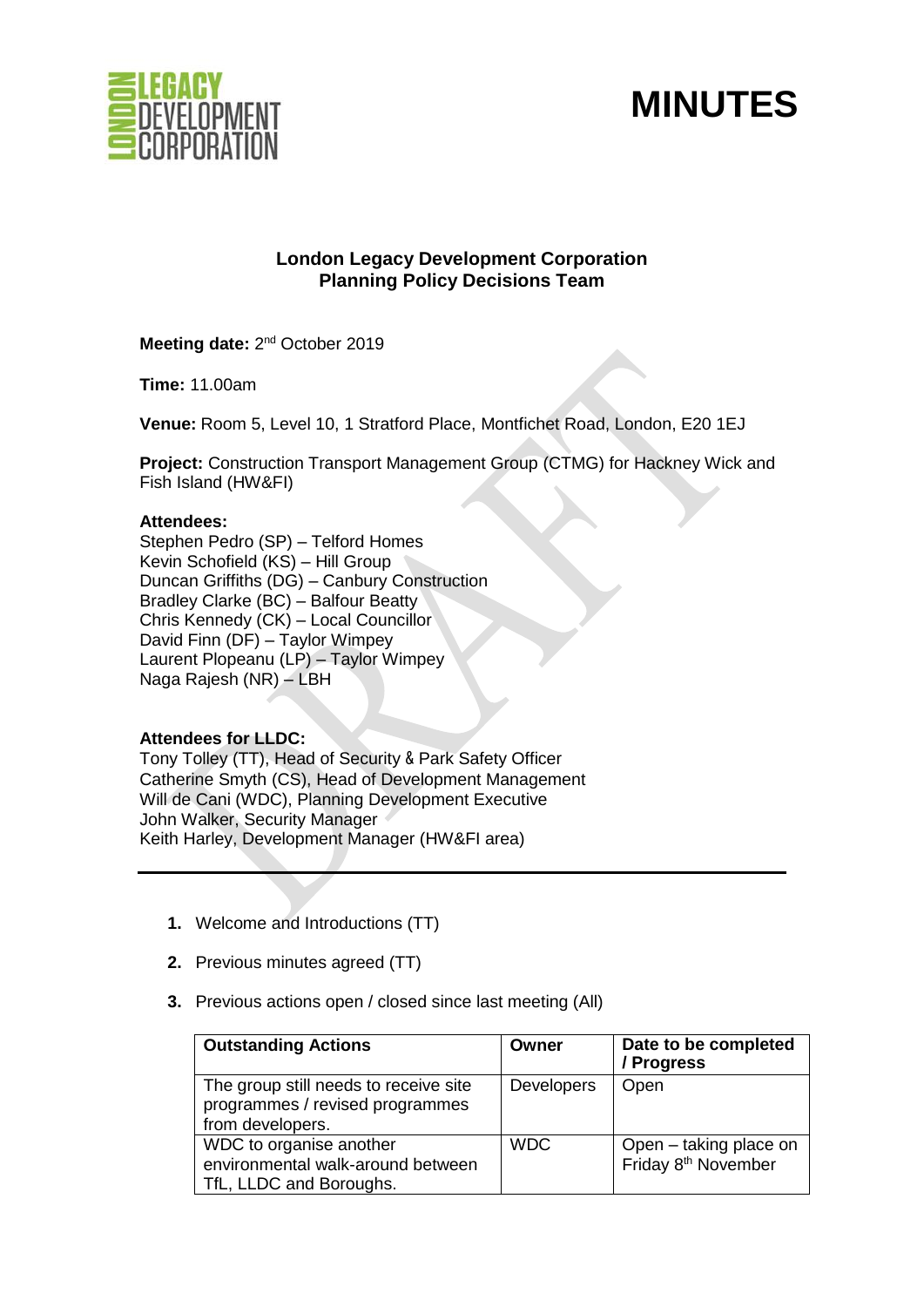**4.** Discussion on development sites (All)

## *Telford Homes – Wallis Road*

- *SP updated the group in relation to the latest works and confirmed excavation works have been complete in line with programme.*
- *SP confirmed Block A works have been completed up to first floor slab level and have been poured this week.*
- *SP confirmed Telford's have experienced delays with larger blocks due to crane movements and subsequent liaison with Network Rail. Tower crane is now expected to go up on 15th October*
- *SP confirmed that excavation works are expected to re-commence in early November and will last for 3 weeks of hard excavation.*
- *SP confirmed Newsletters to be circulated in relation to the above.*
- *SP confirmed LBH and environmental consultants (ARUP) will be on place monitoring contamination levels during excavation works.*
- *SP confirmed UKPN are expected to start works on Wallis Road for a 7 week period. No known commencement date yet.*

#### *Canbury Construction – Wallis Road & Berkshire Road*

- *DG confirmed tower crane is now in place and operating.*
- *DG confirmed the concrete slab pouring works are expected to commence this week.*
- *DG confirmed the last section of deep excavation works are expected to start this week.*
- *DG confirmed Canbury are hosting a meeting with their air quality consultant in advance of the last phase of deep excavation works.*
- *DG confirmed the above ground works expected to start from first floor up in the near future.*
- *DG confirmed they're experiencing low delivery levels.*
- *DG also confirmed gantry hoarding arrangement is proposed in the revised CMP that is with LLDC for sign-off.*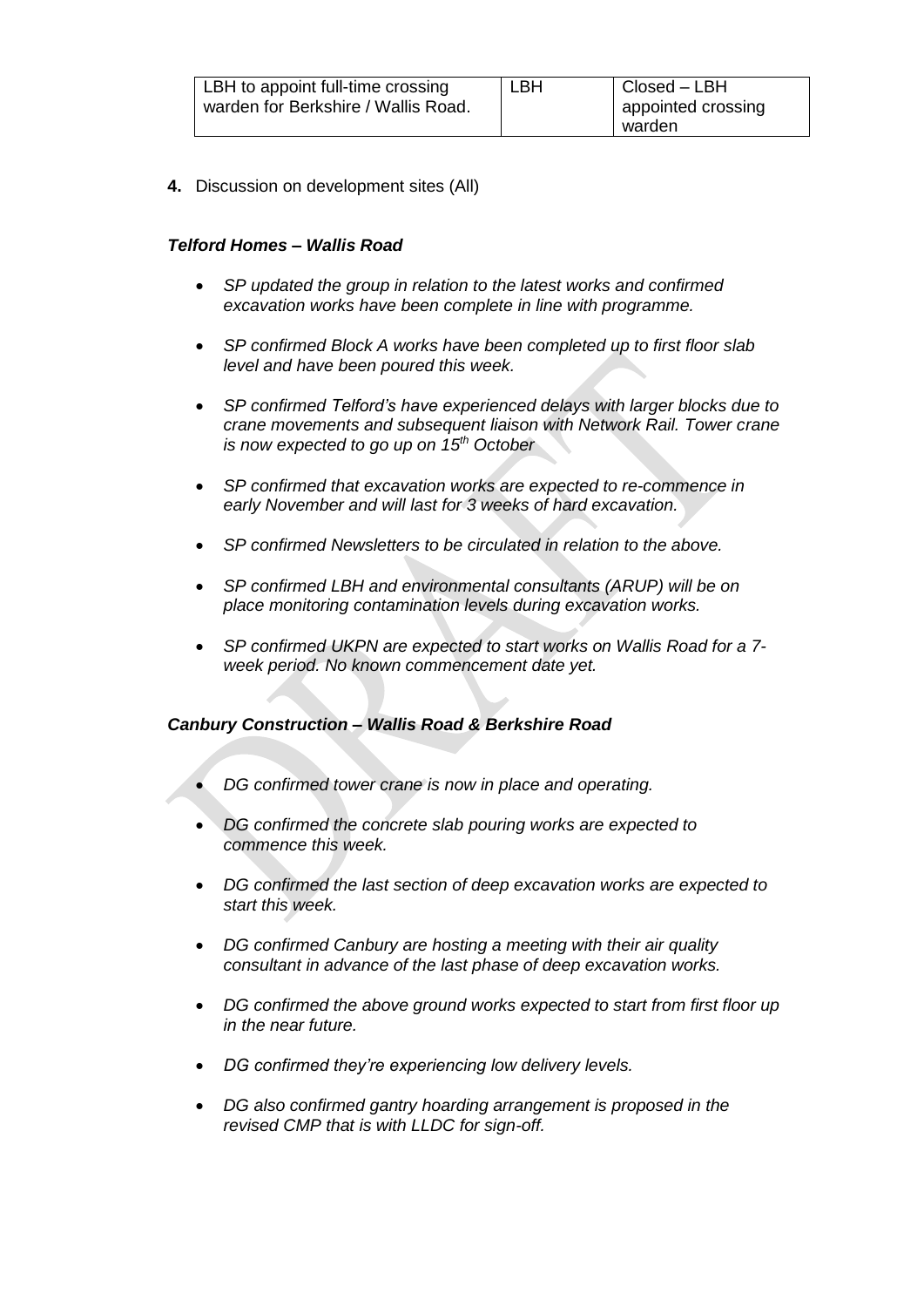• *LBH confirmed Canbury need another license now that hoarding approvals are in place. DG confirmed Canbury would pick this up with LBH separately.* 

## *L&Q – Bream Street*

• *No attendance from L&Q at this meeting.* 

## *Hill Group – Wyke Road*

- *KS confirmed Hill Group are down to 1 main gate for vehicle access*
- *KS confirmed off-site works are now complete and only on-site works remain.*
- *KS confirmed the UKPN installation works are expected to commence early-December.*
- *KS confirmed the S278 works are now complete and the hoarding is all down along Wyke Road*
- *KS confirmed the street frontage works are now complete*
- *KS confirmed the tower crane is expected to go up next week (w/c 07.10.19).*
- *KS confirmed deliveries are minimal and they have regular wheel washing meetings and detailed checks*
- *KS confirmed Hill group has handed over 11th block this month and handing over 4-5 blocks Between October and Summer 2020*
- *KS confirmed Hill Group had obtained planning permission for next phase of development granted on 24.09.19*
- *KS confirmed rubbish dumping has reduced right down and Peabody have started operating their buggy system to put out and remove bins on road which is working well*

#### *Balfour Beatty - Bridges*

- *BC confirmed internal assessments of Omega works flat were complete and controlled works could be re-commenced.*
- *BC confirmed re-commencement on western end of bridge is expected on 14th October. New methods are proposed to be introduced in light of assessments of Omega works properties.*
- *BC confirmed shallow surfaces issues on Stour Road footpaths have been addressed and Balfour Beatty have been working with LBTH to address concerns*
- *BC confirmed they are also liaising with BT re. their services.*